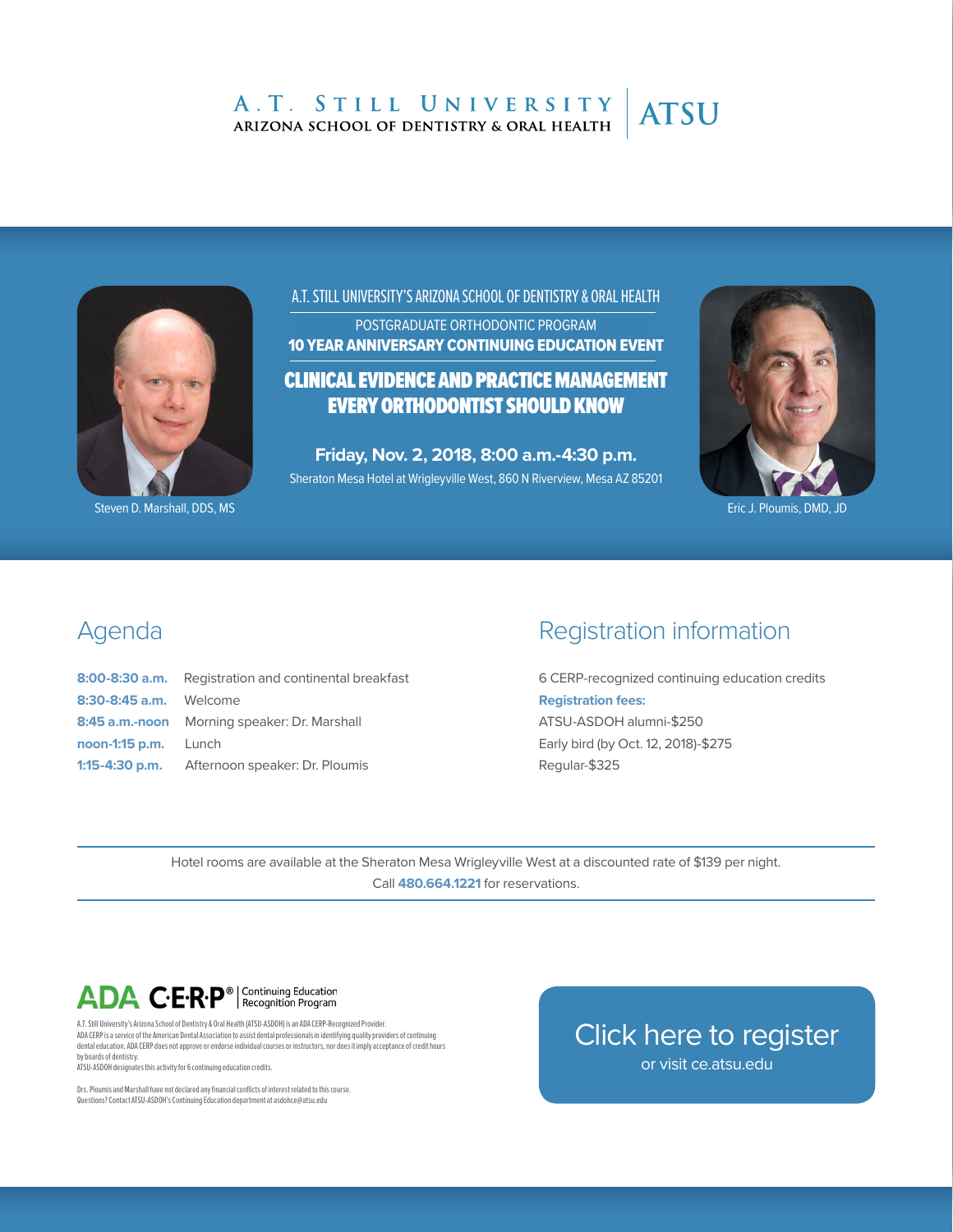## Steven D. Marshall, DDS, MS

#### Topic I: An evidence-based look at orthodontic controversies

Current controversies including orthodontic treatment and the airway, devices to accelerate tooth movement, and the benefits of self-ligating brackets will be discussed from an evidence-based perspective.

#### Objectives:

At the conclusion of this presentation, attendees will be able to:

- » understand the importance of evidence-based science in supporting clinical treatment
- » discuss current controversies in orthodontics
- » discuss the orthodontist's role in the management of breathing problems
- » discuss the current evidence for systems purporting more efficient treatment

#### Topic II: Clinical management of vertical and transverse discrepancies

Diagnosis and treatment of cases with vertical and transverse discrepancies will be presented.

#### Objectives:

At the conclusion of this presentation, attendees will be able to:

- » describe etiologies of and perform a differential diagnosis of posterior open bites and cross bites
- » state principles for treating posterior open bites and cross bites
- » discuss options for treating and retaining corrected posterior open bites and cross bites
- » discuss the characteristics and growth of the hyperdivergent patient

#### Speaker Biography

Dr. Steve Marshall is board certified by the American Board of Orthodontics with over 30 years in private specialty practice. He is currently visiting professor of orthodontics at the University of Iowa College of Dentistry and Dental Clinics. He is a member of the E.H. Angle Society. He has authored and co-authored more than 35 book chapters and peer-reviewed articles and is co-author of the textbook "Orthodontics in the Vertical Dimension. A Case-Based Review." He currently serves as associate editor for the American Journal of Orthodontics and Dentofacial Orthopedics.